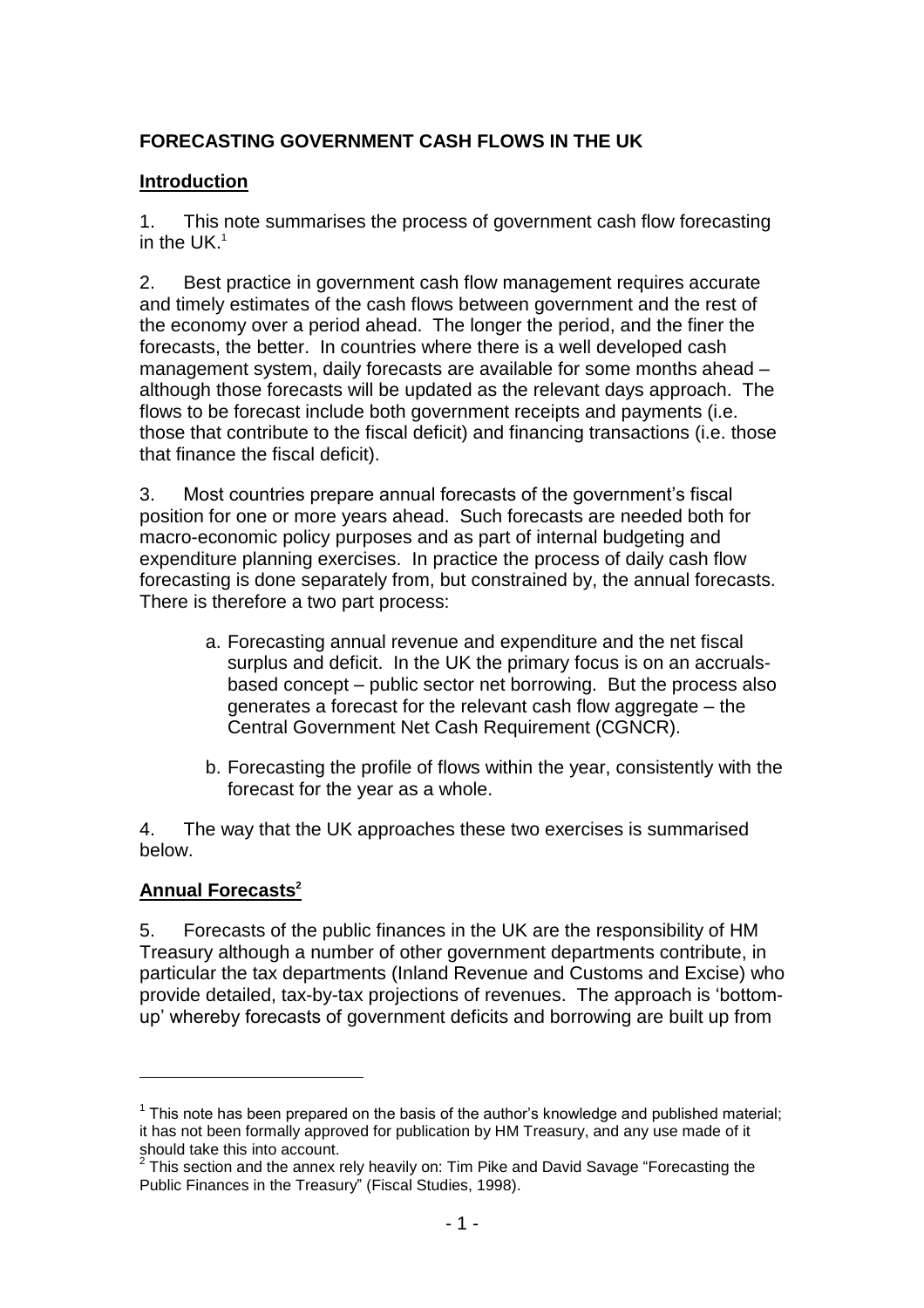forecasts of each of the individual taxes and non-tax receipts that make up total general government receipts, and from each of the main components of total general government expenditure.

6. Care is taken to ensure consistency between individual projections and the Treasury's aggregate economic forecasts. To take the example of tax receipts: the first step of the forecasting process is for the Treasury to prepare a preliminary economic forecast using its macro-economic model<sup>3</sup> and to send to the revenue departments projections of the economic variables (for example, consumers' expenditure, profits and wages and salaries) that they require to run their models. The detailed tax projections made by the revenue departments are, with any implications for other variables, fed back into the Treasury macroeconomic model, which contains some (fairly simple) tax equations. These tax variables then iterate as the economic forecast evolves.

7. More detail on the forecasting methods used for both revenue and expenditure is attached as an annex.

8. The government's net cash flow is a difficult variable to forecast because it is the difference between two very large numbers. So if errors of only 1 per cent are made on both expenditure and receipts, but they are differently signed (which is likely to be the case if they reflect errors in forecasting economic activity), then the error on the total borrowing requirement will be around 0.7% GDP. Average absolute errors have tended to be this order of magnitude, although there were somewhat greater in the late 1980s and early 1990s, a consequence of the economic turbulence of that period. Errors have tended to be cyclical, reflecting the failure of economic forecasts fully to capture the cycle in economic activity. But despite the large average errors, it is important to emphasise that the borrowing forecasts substantially outperform simple rules of thumb, such as assuming that borrowing always takes its mean value or is always equal to its value in the previous period.

## **Monthly and Daily Forecasts**

9. Once a forecast is completed, the current financial year forecasts of the main fiscal aggregates are converted into consistent monthly profiles, in order to produce a monthly profile of the borrowing requirement. Monthly out-turns can then be compared against the profile, to help assess whether the forecasts are on track.

10. As with the forecast itself, the monthly profile of receipts is produced using 'bottom-up' methods. That is, with the help of the revenue departments, monthly profiles are produced for each of the main taxes, for other tax revenues (such as from the council tax and business rates) and for non-tax receipts (such as interest and dividends). The profiles take into account the regular seasonal variations in the tax yield. For example, a very high

 $^3$  The Treasury uses a single macro-economic model for its preparation of both short-term and medium term forecasts of the public finances and other economic variables.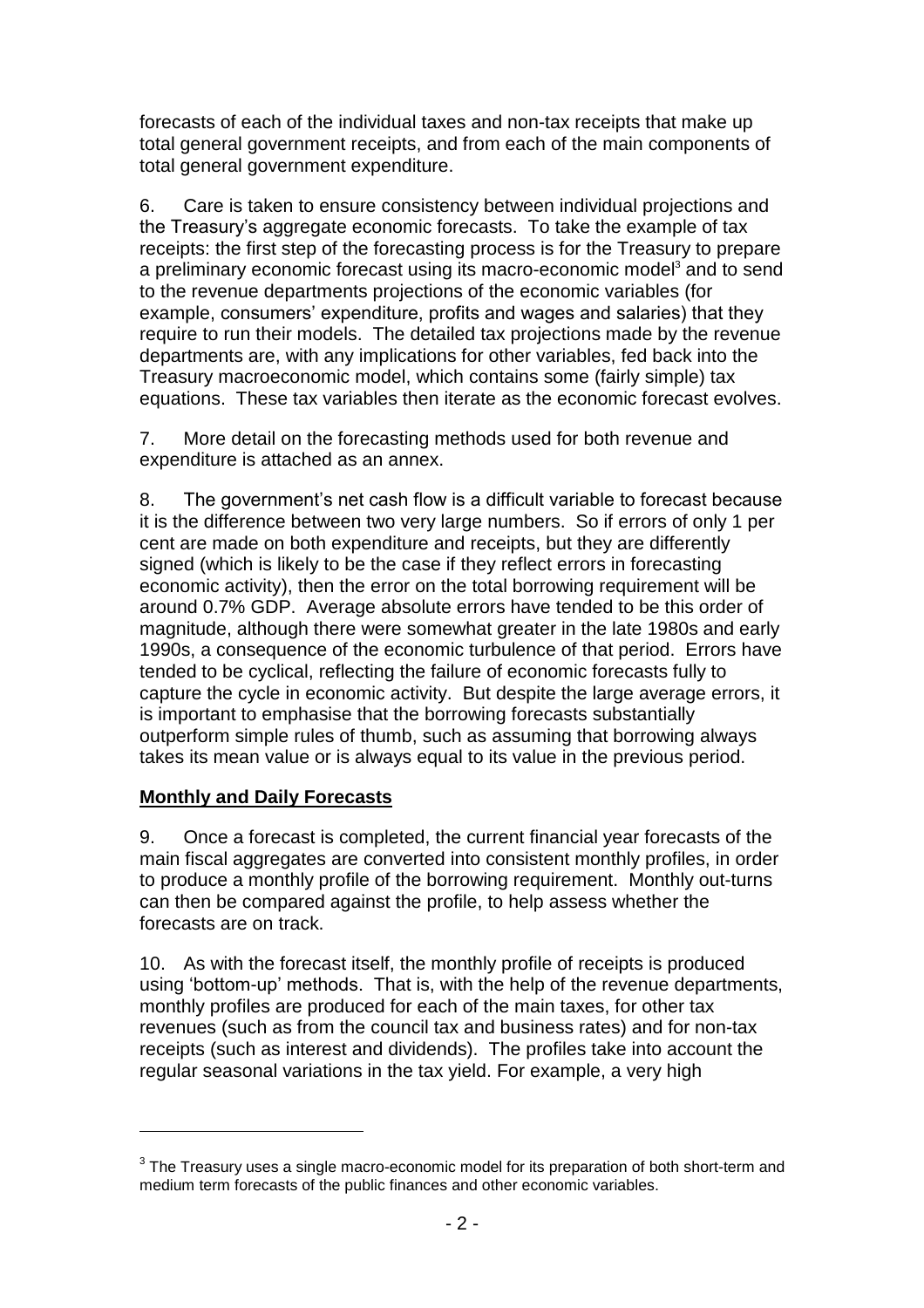proportion of the full year's tobacco duty is received in just one or two months of the year, as manufacturers and importers can pay the duty on substantial amounts of product in advance of expected duty rate rises ("forestalling") and in subsequent months pay very little duty. The main spending departments are also asked to produce monthly profiles, for both their discretionary and non-discretionary expenditure.

11. Conversion of these monthly forecasts into daily profiles is done primarily by the small team in the Treasury who are responsible for assembling the daily forecasts that are passed to the UK Debt Management Office for their cash management operations. But the preparation of these daily forecasts will be done in close consultation with the spending or tax departments concerned; and there is a continuous process of updating in the light of information on actual receipts and payments.

12. Some daily flows are know with more precision that others. For example:

- a. The timing and amount of some substantial transactions are known precisely some time in advance, such as bond redemptions, and the periodic payments from central government to municipal authorities. Some payments, e.g. grant payments to further and higher education authorities, may be known precisely, although only a few days in advance.
- b. The timing of some flows may be known precisely although the amount is uncertain  $-$  e.g. receipts from major asset sales $4$ .
- c. There is a marked monthly pattern to some flows. Income tax payments under the PAYE scheme are made by employers at the same time each month; as are payments out of government under a number of social security schemes.
- d. Even where payments or receipts do not necessarily fall on one day, there will tend to be a well understood distribution across the month, or around a due date – this applies for example to receipts from most income taxes and from VAT. Sometimes simple rules of thumb are used (e.g. quarterly receipts from a tax might be split 20% T-2, 25% T-1, 40% T and 15% T+1), although more sophisticated patterns are also applied, and they will be revised if actual receipts fall into a different pattern.
- e. In some areas of expenditure, there may be no better information or experience to assume anything but the flows are flat across the month. But the daily forecasts may be changed if, on the basis of

 $4$  Where such flows have been very large, e.g. following major privatisations, departments are required to consult the Treasury to ensure that the date chosen is sensible in terms of the cash flow profile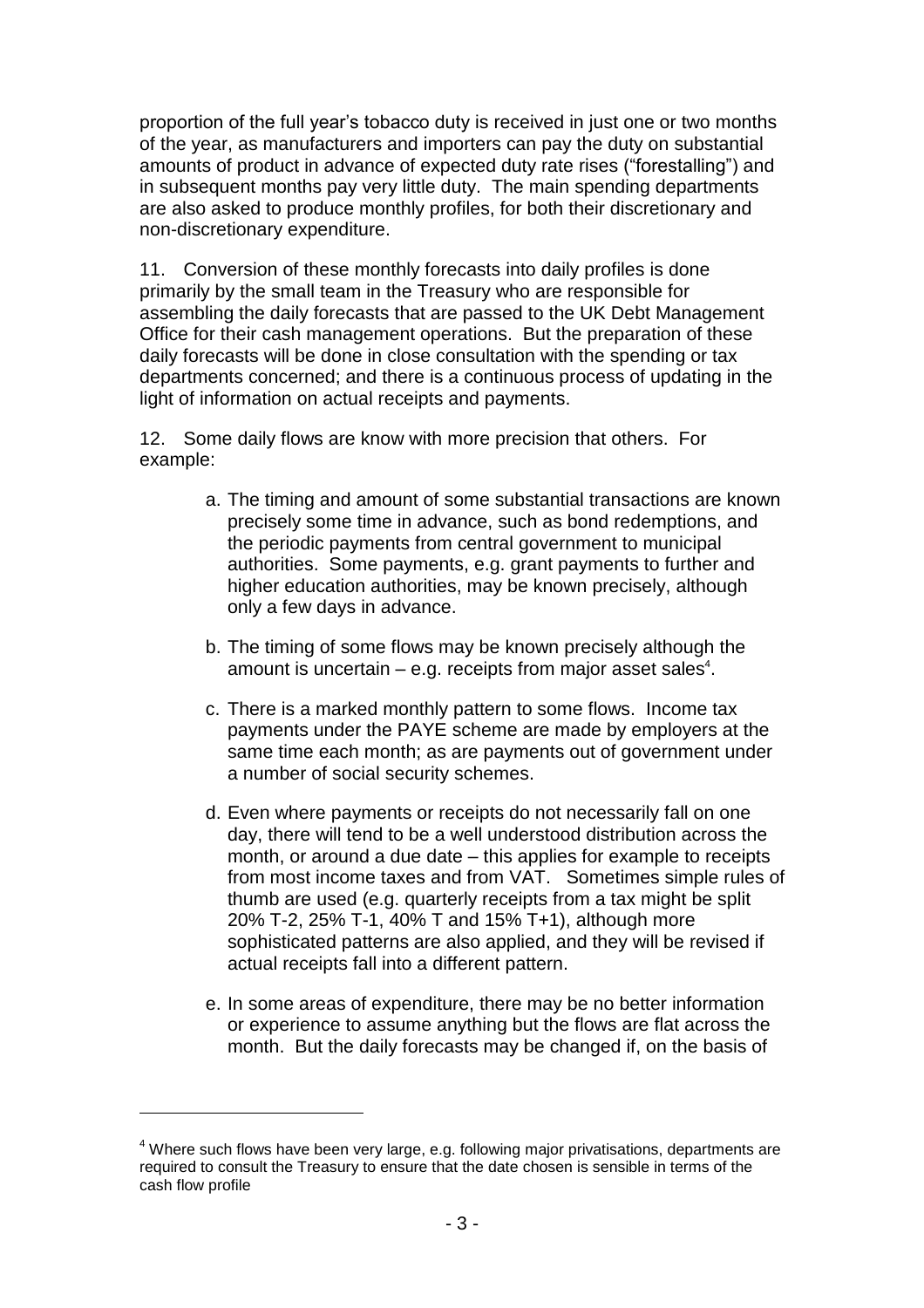regular dialogue and updating with the major spending and tax departments, it appears that the monthly total is too high or too low.

13. This forecast information is continually updated in line with actual flows. This process becomes more intense the closer it gets to the day in question. On that day, and the day immediately before, updates from departments are enhanced with information coming directly from the office that manages the transactions of many departments, and from the Bank of England, the government'sbanker. Again various rules of thumb are applied to try and give accurate predictions for the government's position at the Bank of England at the end of the day  $-$  for example experience might suggest that by 2pm the government has received 60% of over-the-counter tax payments that it is likely to collect that day. At the end of every day there is a detailed reconciliation between what was expected to happen and what did happen – and in the light of that, subsequent days' forecasts may be modified.

14. During the year the Government's macro-economic forecasts for the year as a whole, and following years, may be revised. That in turn will require an update of the monthly and daily profiles for the remainder of the year, to ensure that they are consistent with the forecast for the year as a whole.

> **Mike Williams mike.williams@mj-w.net**

> > **11 July 2003**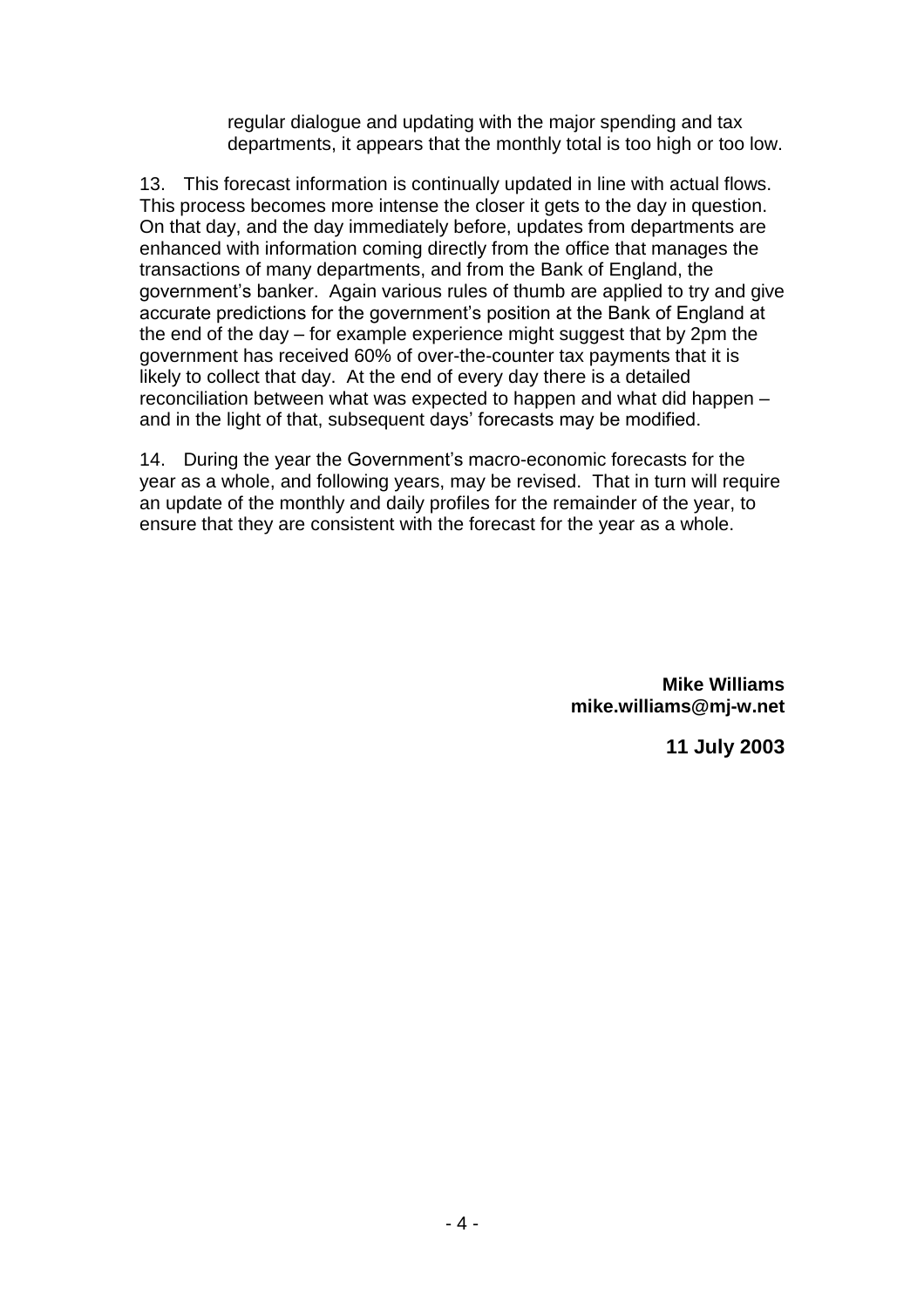### **ANNEX: FORECASTING METHODS**

#### **Government Receipts**

1. The public sector receipts section of the Treasury's macroeconomic model has 44 behavioural or technical relationships, and 20 exogenous variables<sup>5</sup>. Most of the behavioural tax equations express the tax yield as some function of the tax base *times* the tax rate, where the tax base is proxied as closely as possible by appropriate income or expenditure variables on the model.

2. As the Treasury model is designed to simulate the effects of changes in policy instruments as well as to forecast, most major tax rates and allowances are identified. Some equations are highly non-linear; for example, the main income tax equation uses the gamma distribution: *n*(*x*)=*Ax*2exp(–*BX*), where *n*(*x*) is the number of taxpayers with income *x*, and the parameters *A* and *B* are defined in terms of the number of employees and the level of average earnings.

3. Reflecting the wide range of economic transactions covered by the tax system, and hence the heterogeneity of tax bases, it is considered necessary to have a reasonably disaggregated treatment of tax receipts. For example, income tax is modelled by four behavioural equations, covering PAYE<sup>6</sup>, taxes on self-employment income, net company tax on investment income, and other (net) taxes on personal incomes. Similarly, corporation tax is modelled by equations for advance corporation tax, onshore mainstream corporation tax, North Sea corporation tax, and payments of taxes on company gains. The model also has behavioural equations for equity and house prices, which provide the tax bases for capital taxes, such as capital gains and inheritance tax, and stamp duty.

4. Despite various slimming exercises, which reduced the total number of variables from over 1,000 in the late 1980s to about 350, the Treasury model continues to have well-defined income and expenditure accounts, which provide the tax bases for the direct and indirect taxes, respectively. Inevitably, however, the complexity of the tax system is such that some of the model equations do not perform particularly well. Corporation tax is especially difficult to model using macroeconomic variables. For example, companies can set-off past losses and interest payments against their taxable profits, and allowances and tax losses reduce the aggregate tax yield. The impact of these factors varies through the economic cycle, which in part explains the volatility of corporation tax receipts; and there is no clear relationship between

 $<sup>5</sup>$  A full description and listing of all the equations is given in the 'HM Treasury Macroeconomic</sup> Model Documentation', updated annually and available from HM Treasury.

 $6$  PAYE = Pay As You Earn. Employers are required to estimate the tax likely to be due on the salaries and wages paid to their employees, and pass that sum to Inland Revenue each month. There is then reconciliation with individual employees after the end of the tax year.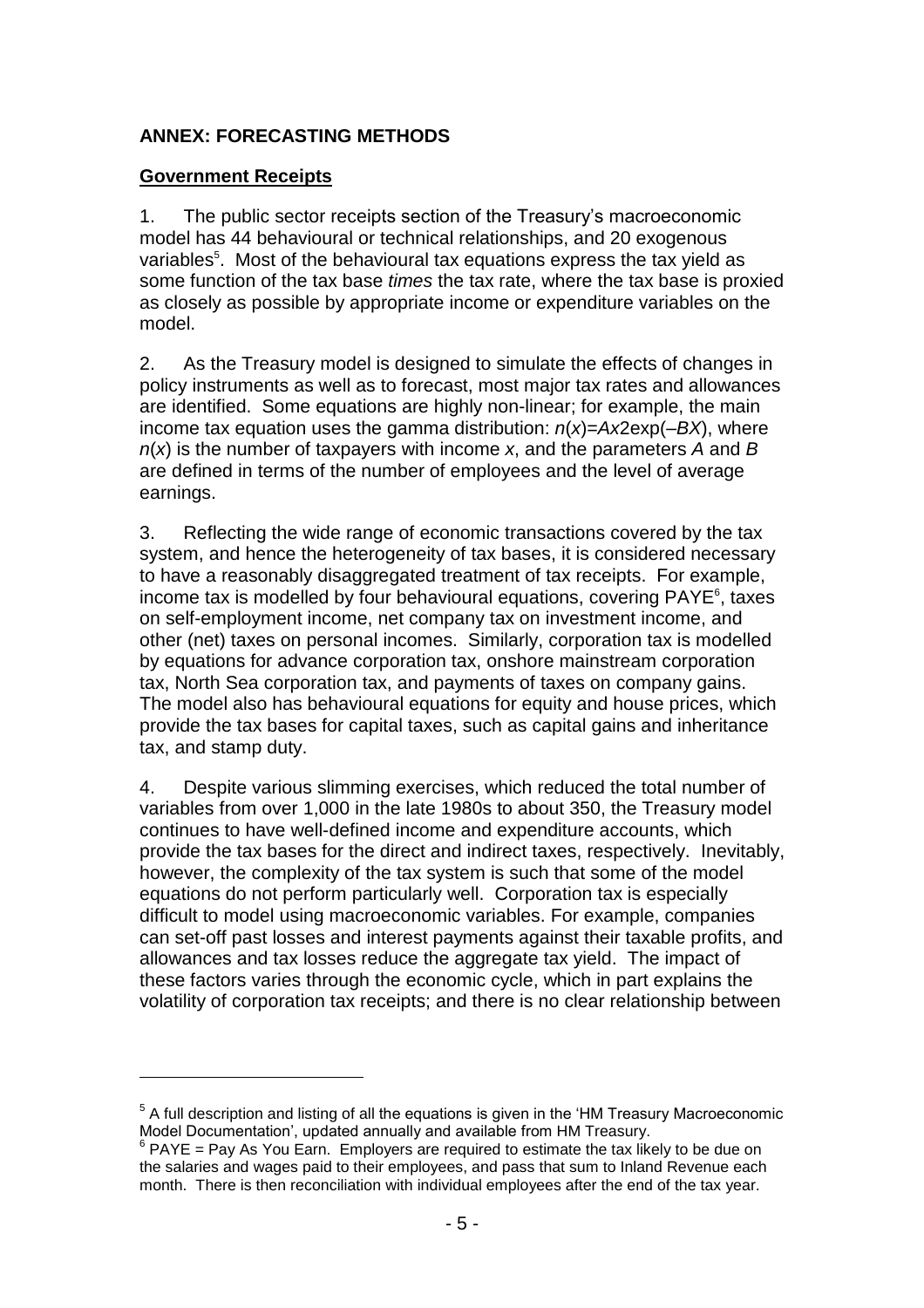the tax yield and measures of companies' gross trading profits in the national accounts.

5. The Treasury relies a great deal on the expertise of Inland Revenue and Customs and Excise, which maintain forecasting models for each of their taxes. The corporation tax and North Sea oil models are by far the most complex. Both are micro-simulation models based on, respectively, the taxpaying history of a sample of about 15,000 non-North-Sea companies (including all of the largest 3,000 firms) and all companies operating in the North Sea. For corporation tax, many very large companies are modelled separately, using company-specific assumptions about their future prospects.

6. The income tax regime is also complex. For example, the self-employed have to follow similar rules to companies when computing their profits, and can also claim capital allowances and set off losses in much the same way, but, like all other income tax payers, their tax bill depends on a complicated regime of rates and personal allowances. There is, however, much less volatility from year to year in income tax receipts from employment, largely collected under PAYE, and most of Inland Revenue's income tax models are consequently much smaller.

7. Each of the excise duties — on alcohol, fuel and tobacco — is modelled as part of a consistent system of equations, with cross-elasticities of demand that allow consumption of beer, for example, to be a function not just of the price of beer but also of the price of close substitutes, such as cider and spirits. Some other taxes are forecast using single behavioural equations which have explanatory variables that are not included in the Treasury's macroeconomic model. For example, Customs' equation for value added tax (VAT – the UK's sales tax) includes the number of registered traders as an explanatory variable to allow for past increases in the real registration threshold. It has proved very difficult in recent years to model and forecast VAT receipts, partly because of the expansion of tax planning and avoidance and a worsening of traders' compliance.

8. There are 'top-down' checks to guards against the risk — with such a highly disaggregated approach — of losing the wood for the trees. To give an example: Inland Revenue's forecast of total income tax receipts is converted into a forecast of the effective tax rate, using the Treasury's forecasts of wages and salaries as the tax base. The forecast effective tax rate can then be split up into components that reflect the effects of real fiscal drag (the tendency because of the progressivity of the tax system, for tax receipts to grow faster than GDP as real GDP grows), the impact of all previous tax changes over the period and an underlying component (the residual). The profile of the underlying effective tax rate can then be assessed for consistency with the forecasts of other tax determinants, such as the level of employment and the growth of average earnings.

9. Treasury forecasters also check that the aggregate forecasts of tax revenues appear plausible, viewed against expected movements in the aggregate tax burden (the ratio of total tax accruals to GDP). Expected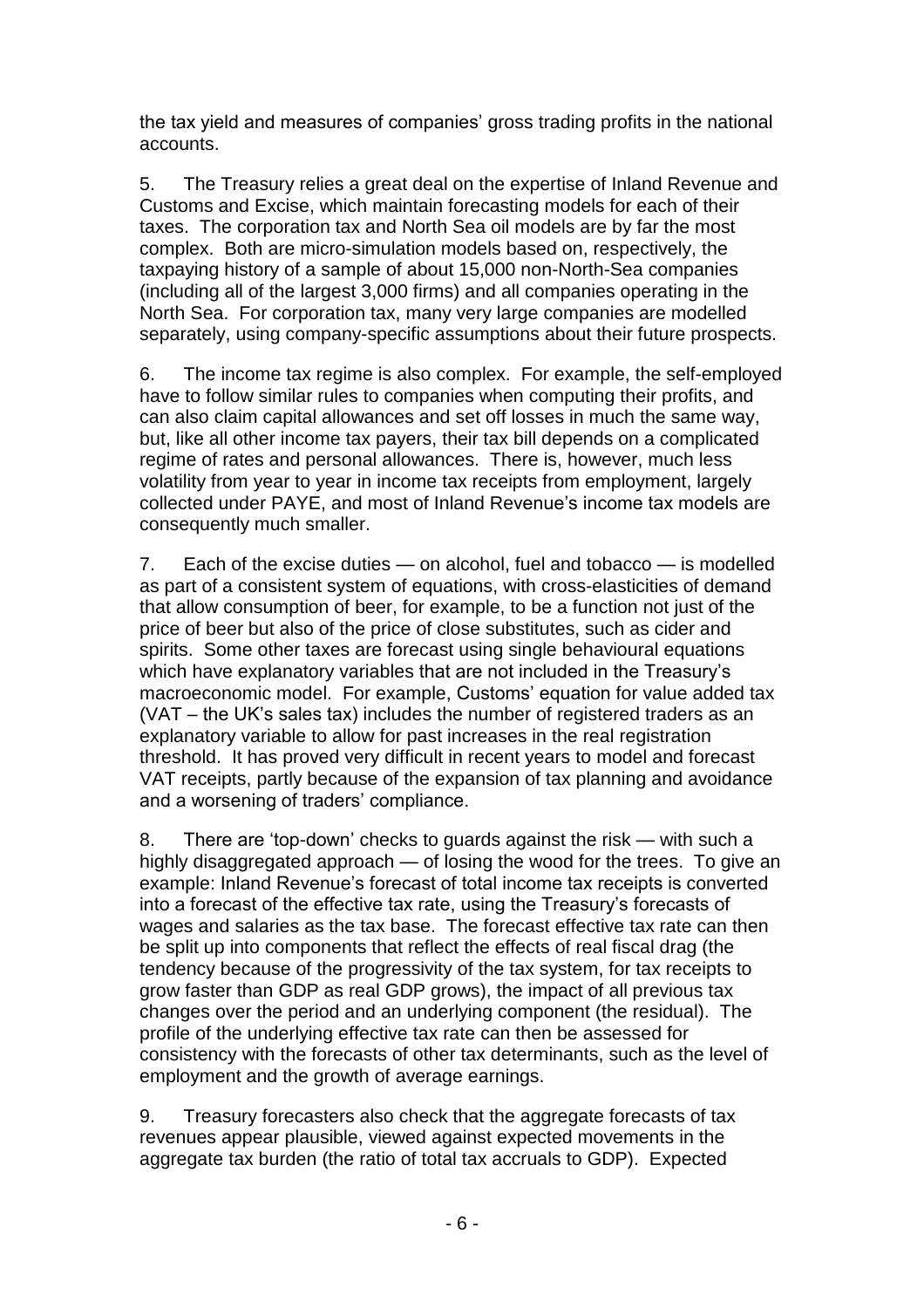movements in the tax burden take into account the effects of tax changes, real fiscal drag and the effects of the economic cycle.

# **Government Expenditure**

10. A large part of government expenditure – mainly the discretionary elements – is determined in budgeting discussions between the Treasury and spending departments. These discussions give to the departments provisional authority to spend within an envelope stretching three years forward. For the purposes of Treasury forecasts, spending covered by this system has generally been projected at its planned level.

11. For demand determined or economically cyclical expenditure, the procedures are more complex. For example, expenditure on cyclical social security (CSS) is comprised of three components: income support to the nonelderly, unemployment benefit and income support to the unemployed.

12. The Department of Work and Pensions (DWP) forecasts this expenditure using the Treasury's assumptions for unemployment, and the retail price index. The DWP model is highly disaggregated, but essentially forecasts spending as the product of the expected average caseload in any one year and the average amount of benefit paid. Caseload is projected by looking at particular client groups (the short-term and long-term disabled, lone parents and others). The disabled group caseload is estimated using inflow and outflow models. The number of lone parents is forecast using a time-series model. Historical data on average payments are given in a quarterly statistical enquiry based on a sample of claimants. Again, modelling is done at a disaggregated level, looking at the recent trends in average benefit payments for different client groups.

13. The Treasury's macroeconomic model contains a simple econometric equation for cyclical social security expenditure as a function of unemployment, inflation and a time trend (proxying the trend in the nonunemployed caseload and any unidentified policy effects). For internal Treasury forecasts, the residual on the equation is set to generate an underlying trend in caseload consistent with the DWP numbers. The equation is then allowed to iterate with unemployment and inflation, as the forecasts for these diverge from those used for public expenditure planning.

# **Debt Interest**

14. The forecasts of debt interest rely mainly on technical relationships of the following form:

## *Interest payments* = *Interest payments in the previous period* + *Rate of interest* × *New borrowing.*

15. This assumes that payments on existing debt will continue at their present level (as most debt is issued at fixed rates), while new borrowing (including the refinancing of redemptions) will be at projected interest rates.